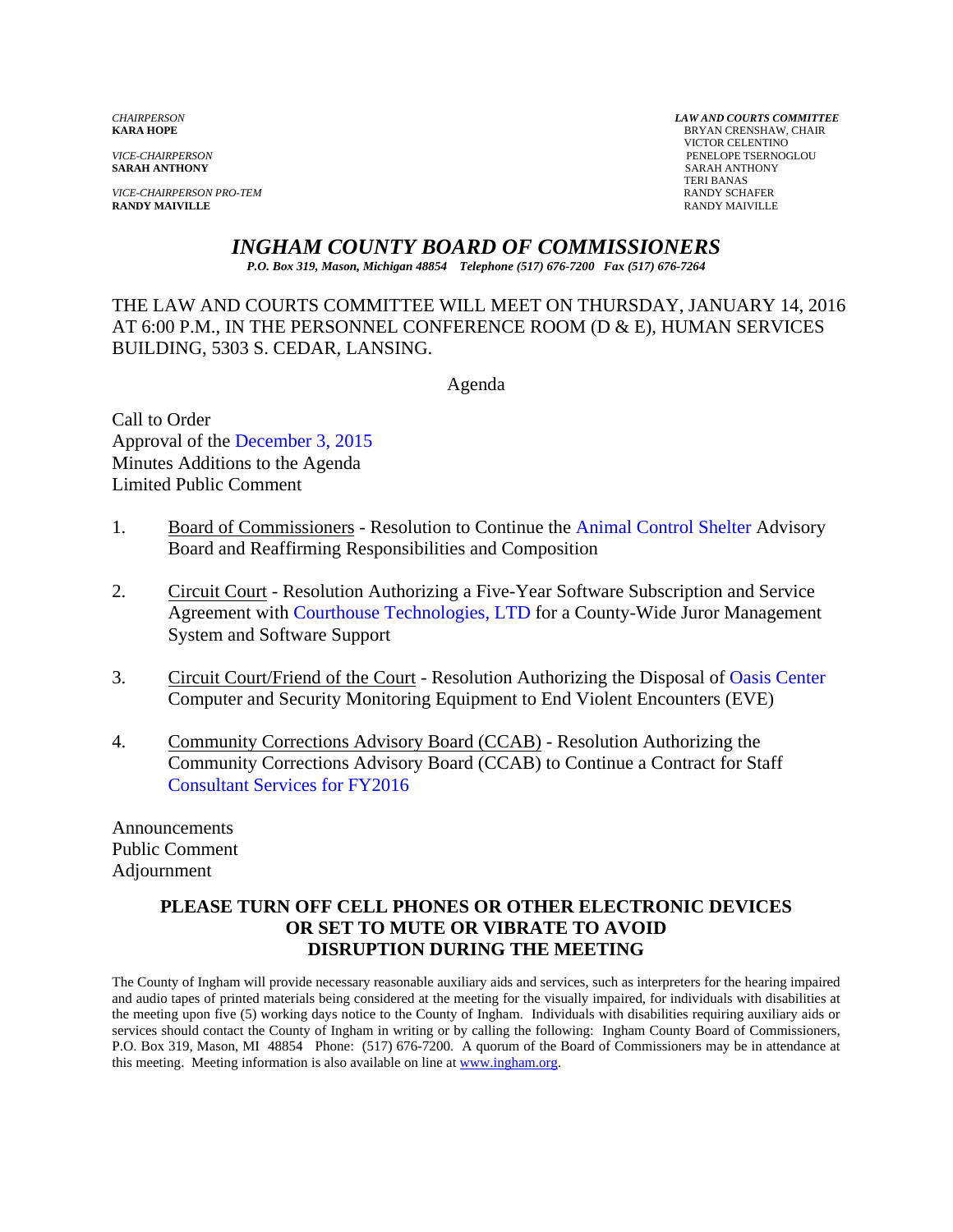### LAW & COURTS COMMITTEE December 3, 2015 Draft Minutes

<span id="page-1-0"></span>

| <b>Members Present:</b> | Hope, Crenshaw, Koenig, Nolan, and Schafer              |
|-------------------------|---------------------------------------------------------|
| <b>Members Absent:</b>  | Celentino and Tsernoglou                                |
| Others Present:         | John Neilsen, Mo Winslow, Scott LeRoy, and Henry Rojas. |

The meeting was called to order by Vice-Chairperson Crenshaw at 6:00 p.m. in Personnel Conference Room "D & E" of the Human Services Building, 5303 S. Cedar Street, Lansing, Michigan.

### Approval of the November 12, 2015 Minutes

MOVED BY COMM. HOPE, SUPPORTED BY COMM. SCHAFER, TO APPROVE THE MINUTES OF THE NOVEMBER 12, 2015 LAW & COURTS COMMITTEE MEETING.

The minutes were amended as follows:

Commissioner Nolan suggested using the County Attorneys' Office to locate **and file the all**  contracts **since they were all on record**.

THE MOTION, AS AMENDED, CARRIED UNANIMOUSLY. Absent: Commissioners Celentino and Tsernoglou.

#### Additions to the Agenda

- 3. Board of Commissioners
	- a. Resolution Amending Resolution #08-085 Increasing the Size of the Ingham County Family Center Advisory Board by Adding an Ex-Officio Member
	- b.Resolution in Opposition to House Bills 4947 Through 4966

#### Limited Public Comment

None.

# MOVED BY COMM. NOLAN, SUPPORTED BY COMM. SCHAFER, TO APPROVE A CONSENT AGENDA CONSISTING OF THE FOLLOWING ACTION ITEMS:

1. Ingham County Office of Homeland Security & Emergency Management - Resolution to Enter into a Contract with Westshore Services, Inc. for the Purpose of Adding and Upgrading Outdoor Warning Sirens in Ingham County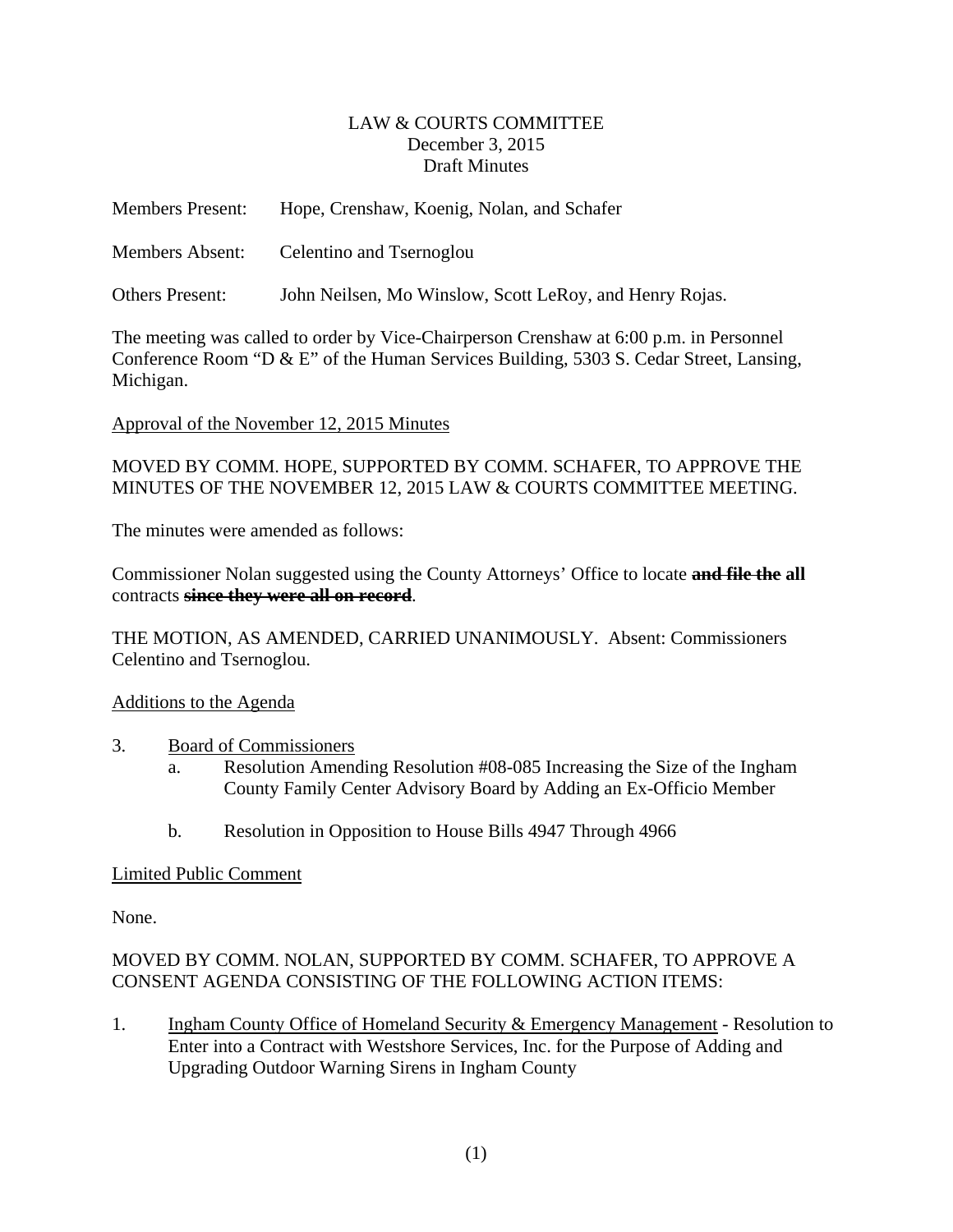- 2. Probate Court
	- a. Resolution Authorizing Statements of Work with Imagesoft and Courtview for Batch Scanning Project
	- b. Resolution Authorizing Contracts with Attorneys for Service on Mental Illness and General Probate Matters
- 3. Board of Commissioners
	- a. Resolution Amending Resolution #08-085 Increasing the Size of the Ingham County Family Center Advisory Board by Adding an Ex-Officio Member
- 4. Circuit Court Family Division
	- a. Resolution Authorizing Entering into a Contract with Michigan State University for the MSU Adolescent Project

THE MOTION CARRIED UNANIMOUSLY. Absent: Commissioners Celentino and Tsernoglou.

THE MOTION TO APPROVE THE ITEMS ON THE CONSENT AGENDA CARRIED UNANIMOUSLY. Absent: Commissioners Celentino and Tsernoglou.

- 3. Board of Commissioners
	- b.Resolution in Opposition to House Bills 4947 Through 4966

### MOVED BY COMM. NOLAN, SUPPORTED BY COMM. HOPE, TO APPROVE THE RESOLUTION IN OPPOSITION TO HOUSE BILLS 4947 THROUGH 4966.

Commissioner Hope asked if there was any reason to oppose the bill.

Mo Winslow, 30<sup>th</sup> District Circuit Court- Family Division, answered that the financial impact would be significant. She stated that she would not have the space to house 17-year-olds. Caseloads would increase approximately 20%, and more juvenile officers would have to be hired.

There was a discussion regarding the 20% estimation.

Commissioner Nolan stated she would be voting no on the resolution because she felt it deserved further discussion.

There was a discussion regarding the specifics of the bill.

The resolution was amended as follows:

BE IT FURTHER RESOLVED, that the County Clerk shall send copies of this resolution to Governor Rick Snyder, the Ingham County State Legislative Delegation, **Representative Peter Lucido, sponsor of HB 4947, Representative Martin Howrylak, Sponsor of HB 4966,** Chair of the House Criminal Justice Committee Kurt Heise, and the Michigan Association of Counties.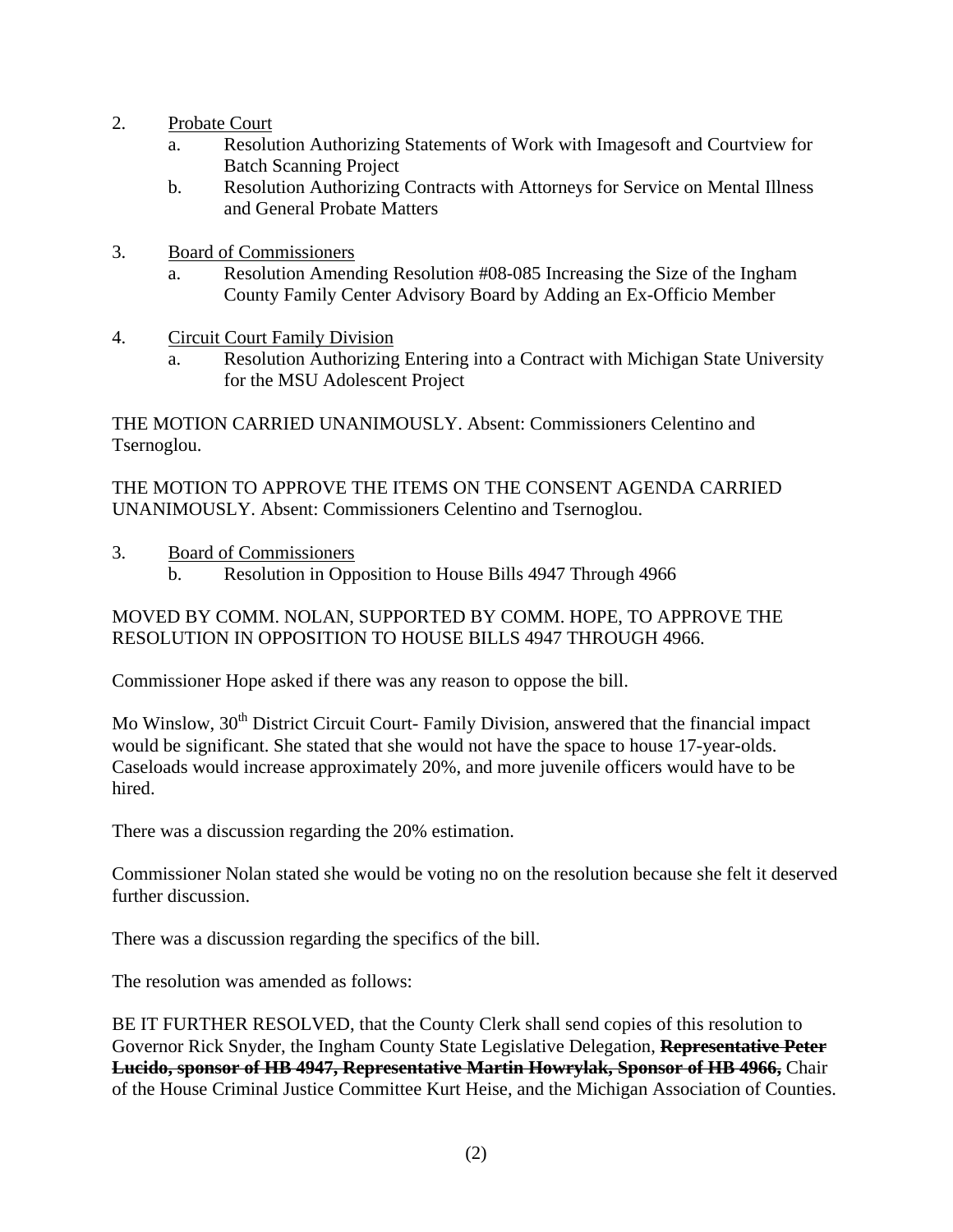This was considered a friendly amendment.

There was a discussion of further amending the resolution.

# MOVED BY COMM. SCHAFER, SUPPORTED BY COMM. NOLAN, TO AMEND THE RESOLUTION AS FOLLOWS:

### **WHEREAS, without additional state funding, Ingham County could not absorb the costs of programming for this population in the juvenile system.**

THEREFORE BE IT RESOLVED, that the Ingham County Board of Commissioners hereby adopts this resolution in opposition to House Bills 4947 through 4966 as they are currently written**; without additional state funding, Ingham County can not support these bills as they could not absorb the costs of programming for this population in the juvenile system.**

THE MOTION CARRIED UNANIMOUSLY. Absent: Commissioners Celentino and Tsernoglou.

THE MOTION, AS AMENDED, FAILED TO CARRY. **Yeas**: Schafer and Crenshaw **Nays**: Koenig, Nolan and Hope Absent: Commissioners Celentino and Tsernoglou.

4. Circuit Court Family Division b. Third Quarter Report

Ms. Winslow and Scott LeRoy, 30<sup>th</sup> District Circuit Court- Family Division, presented the third quarter report.

There was a discussion regarding the third quarter report.

Announcements

None.

Public Comment

None.

Adjournment

The meeting was adjourned at 6:41 p.m.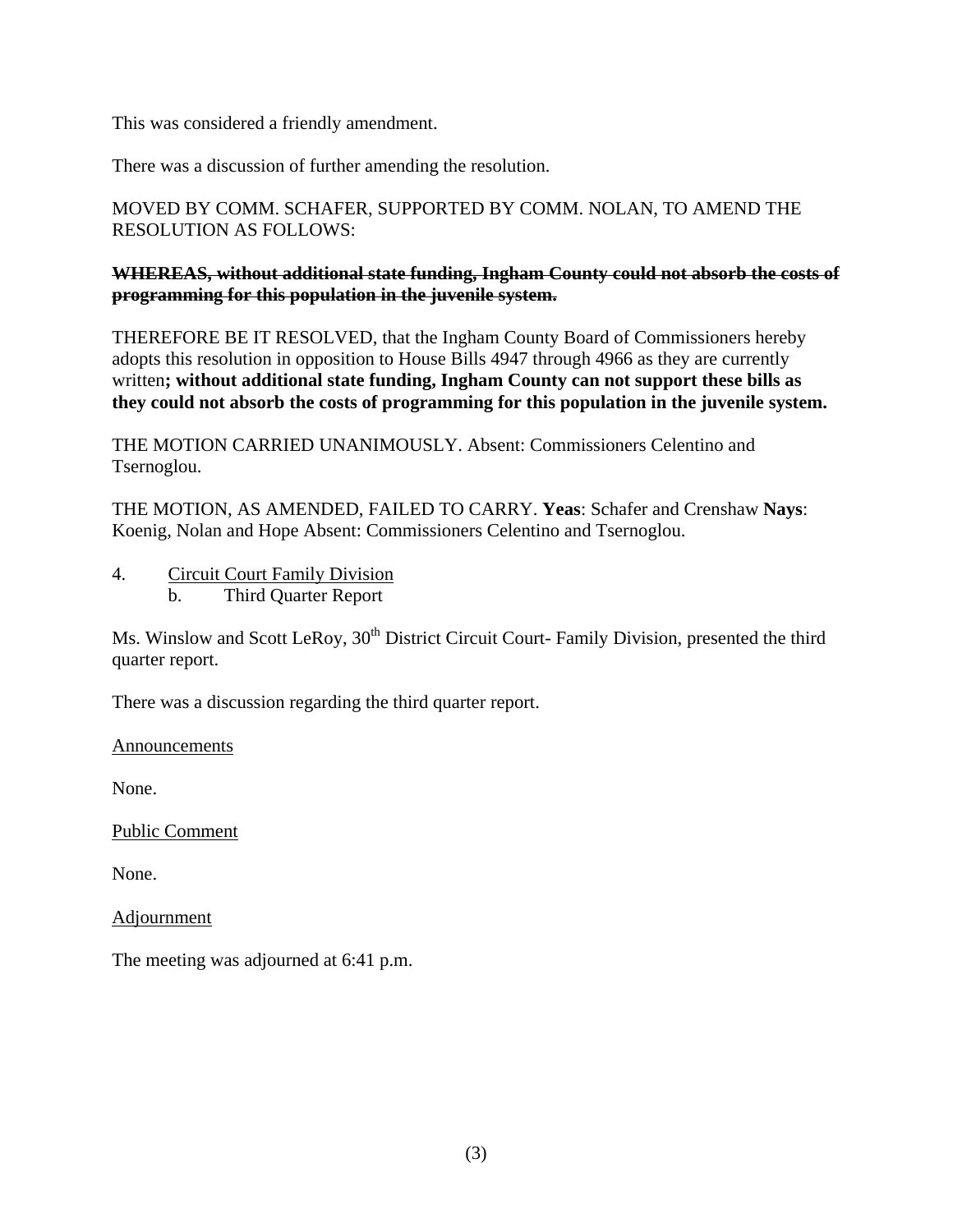# **JANUARY 14, 2016 LAW & COURTS AGENDA STAFF REVIEW SUMMARY**

# **RESOLUTION ACTION ITEMS: The Chief Deputy Controller is recommending approval of the following resolutions:**

 *1. Board of Commissioners - Resolution to Continue the Animal Control Shelter Advisory Board and Reaffirming Responsibilities and Composition* 

This resolution authorizes the continuation of the Animal Control Shelter Advisory Board and reaffirms its responsibilities and composition as determined through a series of previous Board resolutions. This resolution will be of continuous effect. (see attached memo for details)

 *2. Circuit Court - Resolution Authorizing a Five-Year Software Subscription and Service Agreement with Courthouse Technologies, LTD for a County-Wide Juror Management System and Software Support* 

This resolution approves entering into a new five-year software subscription and service agreement with Courthouse Technologies, LTD in 2016 for a jury management system, interactive web response system, interactive voice response system, imaging system, and data cleansing and summons production/mailing service at a rate of \$1.25 per questionnaire/summons for the first two years of the contract and \$1.50 per questionnaire/summons for the last three years of the contract. This will replace the current jury management system provided by Xerox Government Systems. Courthouse Technologies, LTD's proposal combined with ancillary costs of doing business, was viewed as being superior operationally and more cost effective than the proposal submitted by Xerox Government Systems, LLC. Funds are available in the Court Budget for 2016. (see attached memo for detail)

 *3. Circuit Court/Friend of the Court - Resolution Authorizing the Disposal of Oasis Center Computer and Security Monitoring Equipment to End Violent Encounters (EVE)* 

This resolution approves entering into a an no cost agreement with End Violent Encounters (EVE, Inc.) for the use and disposal of surplus computer and security monitoring equipment formerly used at the Oasis Visitation and Exchange Center in exchange for their continued provision of services for the benefit of victims of domestic violence in Ingham County and the greater Lansing area. This grant equipment became surplus with the recent closure of Oasis Center Visitation and Exchange Center. The granting agency (the Office on Violence Against Women, U.S. Department of Justice) has approved this course of action to transfer the equipment to EVE, Inc. as it meets the criteria set forth by OVW for the disposal of surplus grant-funded equipment, and supports their organizational mission to benefit of victims of domestic violence. (see attached memo for detail)

 *4. Community Corrections Advisory Board (CCAB) - Resolution Authorizing the Community Corrections Advisory Board (CCAB) to Continue a Contract for Staff Consultant Services for FY 2016* 

This resolution approves the renewal of a contract with Westaff to provide contract services for the CCAB Staff Consultant position for FY2016. This position is a 30 hour per week position. CCAB Staff Consultant services are supplemented by State of Michigan – Office of Community Alternatives and City of Lansing grant funds that total \$9,809 resulting in an actual cost to the County of \$36,282. The total cost of the Staff Consultant contract will not exceed \$46,091. Funds are available in the 2016 Community Corrections budget. (see attached memo for detail)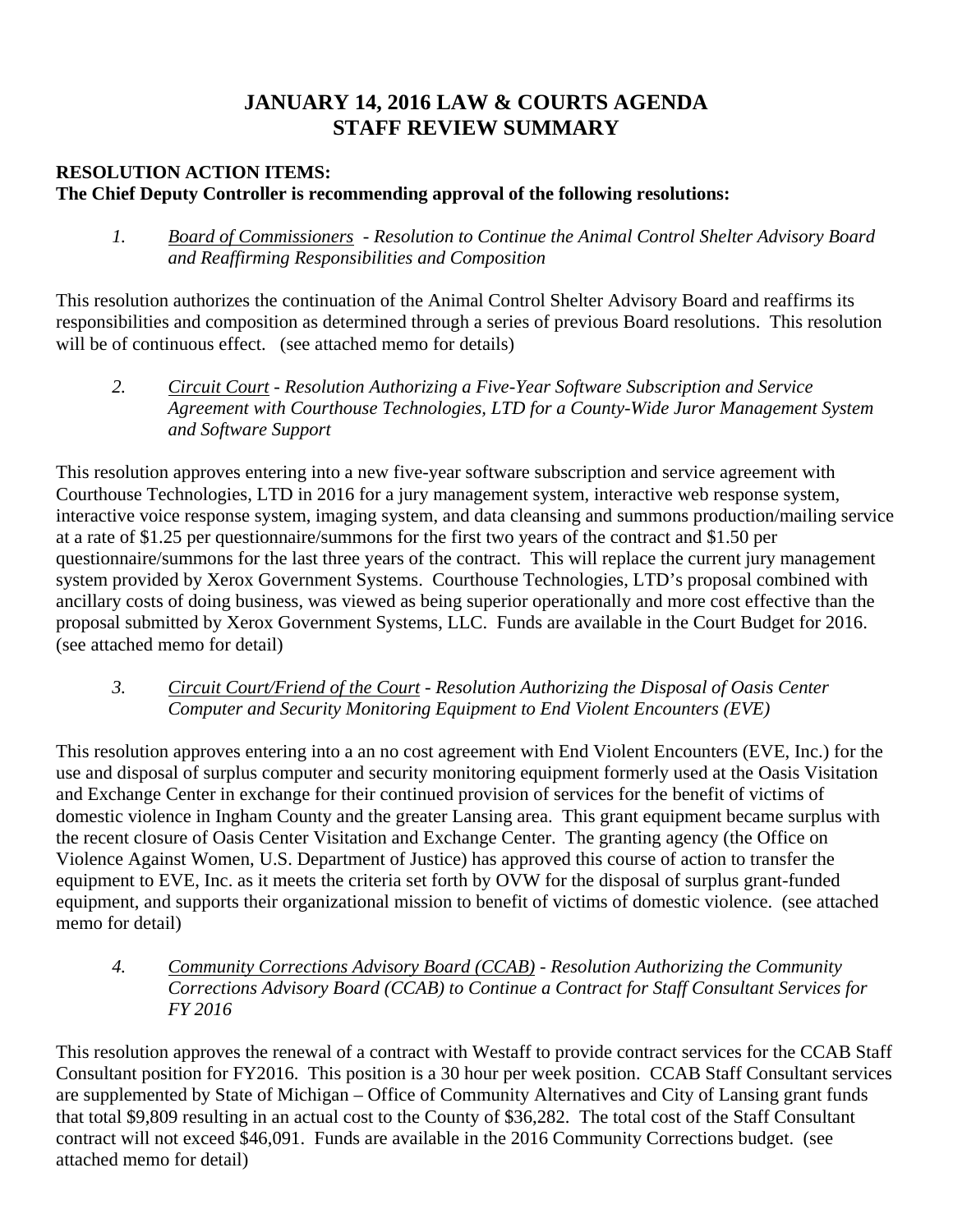<span id="page-5-0"></span>January 6, 2016

TO: Law & Courts Committee FROM: Becky Bennett, Board Coordinator RE: Animal Control Shelter Advisory Board

After reviewing the Resolution Creating the Animal Control Shelter Advisory Board and the various resolutions amending the responsibilities and composition of the Board, it was discovered there was a sunset date for the Advisory Board.

This resolution continues the Animal Control Shelter Advisory Board and reaffirms its responsibilities and composition as determined through previous Board resolutions.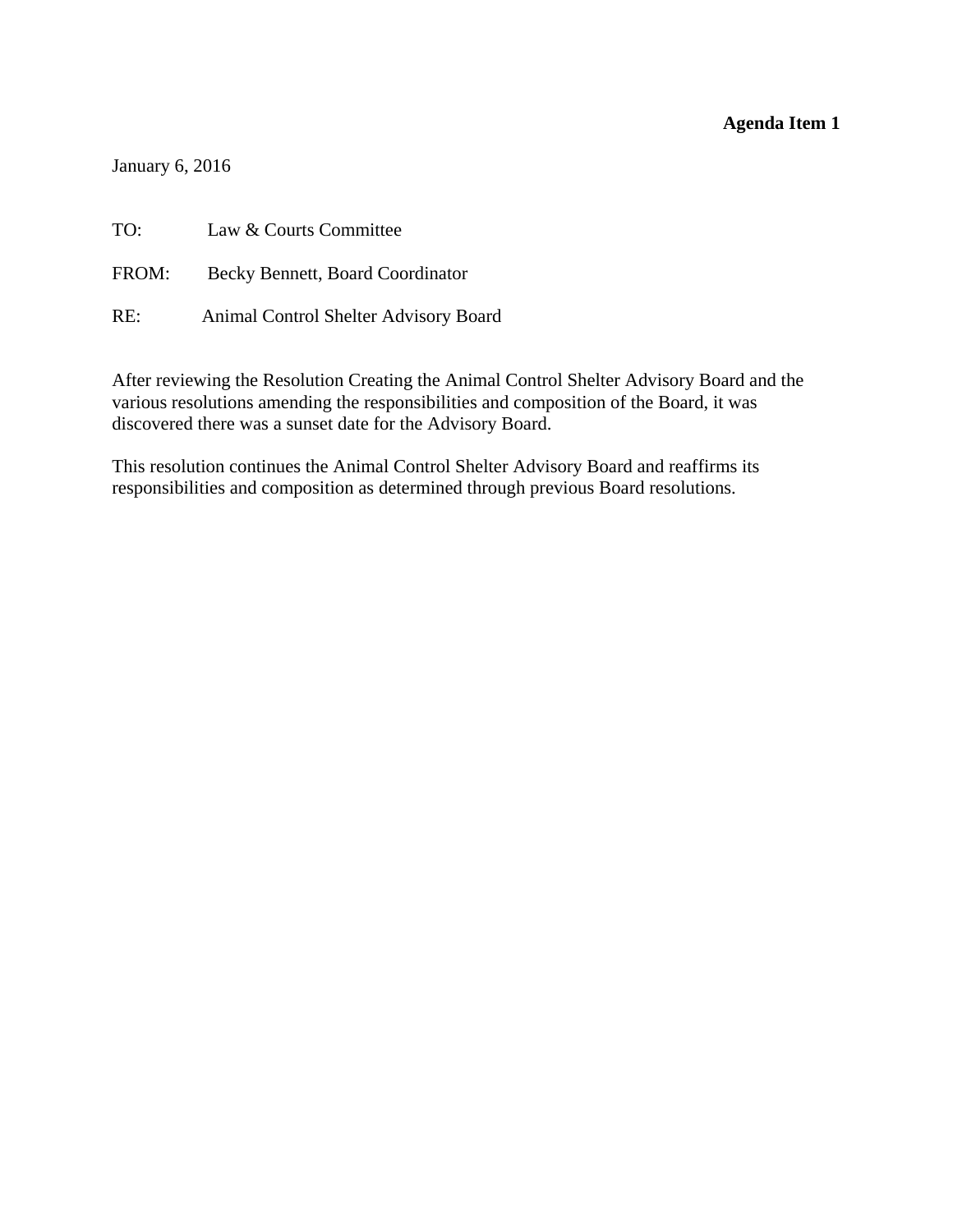Introduced by the Law & Courts Committee of the:

# INGHAM COUNTY BOARD OF COMMISSIONERS

### **RESOLUTION TO CONTINUE THE ANIMAL CONTROL SHELTER ADVISORY BOARD AND REAFFIRMING RESPONSIBILITIES AND COMPOSITION**

WHEREAS, Resolution #03-165 created an Animal Control Shelter Advisory Board; and

WHEREAS, since its establishment, Resolutions #03-197, #07-57 and #15-358 have amended the responsibilities and composition of the Animal Control Shelter Advisory Board; and

WHEREAS, Resolution #03-165 stated that Resolution #03-165 would automatically expire unless extended by the Board of Commissioners.

THEREFORE BE IT RESOLVED, that the Ingham County Board of Commissioners hereby extends Resolution #03-165 and the Animal Control Shelter Advisory Board until such time that the Board of Commissioners determine it is no longer necessary.

BE IT FURTHER RESOLVED, that the task and responsibilities of the Advisory Board will remain as follows:

- Consider concerns about the shelter policies and operations as referred to them by the Law & Courts Committee and Animal Control Director.
- Work with the public, rescue organizations, and Board of Commissioners to recommend ways that will make the shelter more efficient, user-friendly, and promote adoptions.
- Develop ways to promote adoption of animals at the shelter.
- Seek funds from outside agencies, including grants, for the improvement of the Shelter.
- Develop recommendations to the Board of Commissioners regarding the Ingham County Animal Control's mission, and services for which there is a need.
- Research and review successful programs which could serve as models for improvements in our County, and invite participation at its meetings of other persons with useful expertise and experience.
- Regularly review the operations of the Ingham County Animal Control and make suggestions to the Law & Courts Committee for changes as needed.
- Continue efforts to increase and encourage participation by volunteers at the shelter.

BE IT FURTHER RESOLVED, that this Advisory Board will consist of eight members, as follows:

Two (2) members of the Board of Commissioners, with one (1) seat designated for a member of the Law & Courts Committee and the remaining six (6) members shall include representation from:

- Academic Animal Research
- Rescue Organizations or th**e** Humane Society
- Shelter Volunteers
- Department of Agriculture
- Professional Veterinarians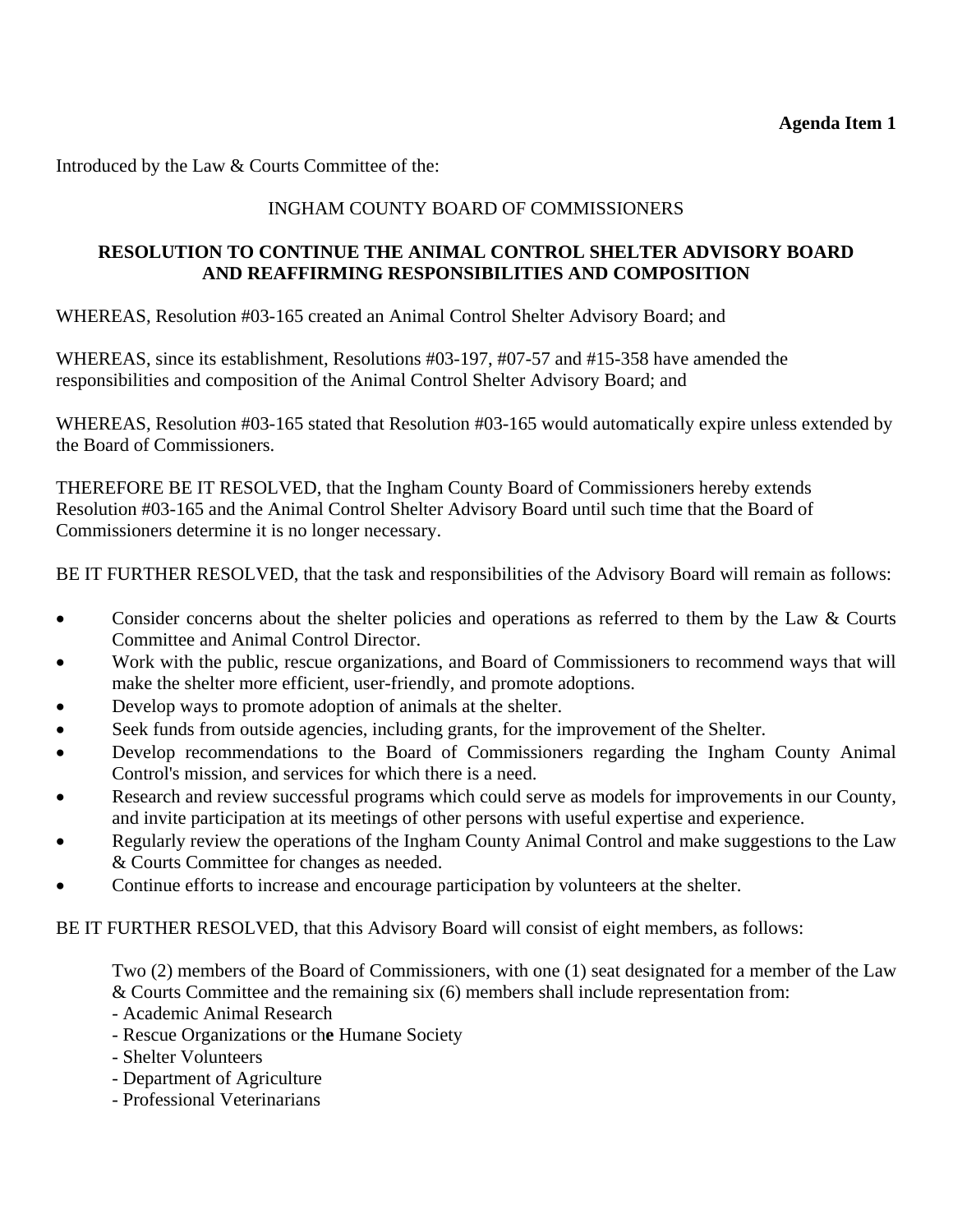<span id="page-7-0"></span>To: Law & Courts and Finance Committees

From: Rhonda K. Swayze

Date: January 5, 2016

Re: Juror Management System and Software Agreement

Ingham County currently provides jury management services to the  $30<sup>th</sup>$  Circuit Court and the 54A, 54B and 55<sup>th</sup> District Courts through a software license agreement with Xerox Government Systems. This agreement, scheduled to expire in August, 2017, provided Ingham County Jury Administration an opportunity to explore upgrades to the jury management system that would minimize inconvenience to citizens serving as jurors and maximize jury staff resources.

Ingham County Jury Administration reviewed and summarized the services and costs outlined in the upgrade proposals submitted by the two leading stand-alone juror management systems in the State of Michigan: Xerox Government Systems and Courthouse Technologies. This information was shared with the Jury Board, the Courts, and the Board of Commissioners through the 2016 budget process. The recommendation from all parties was to pursue entering into an agreement with Courthouse Technologies (CHT).

Even though we are currently under contract with Xerox Government Services and that contract does not expire until August 31, 2017, this resolution requests approval to enter into a five-year software subscription and service agreement with CHT in 2016, which will allow us to run parallel systems during the transition period.

CHT's jury management, interactive web response, interactive voice response, imaging system, and data cleansing and summons production/mailing services are provided on a subscription basis at a cost of \$1.25 per summons/questionnaire for the first two years and \$1.50 per summons/questionnaire for the last three years (this includes .25 per summons/questionnaire for text messaging service which is being offered for free the first two years of the agreement). The subscription agreement offers the County more service at less cost than the upgrade proposed by Xerox Government Systems.

CHT is a General Services Administration Schedule 70 contract #GS-35F-0536X awarded vendor that already serves courts in Berrien, St. Clair, Saginaw, Washtenaw, Macomb, Cass, St. Joseph, Calhoun, Van Buren, Otesgo and Kent counties and has implementation agreements pending in a number of other Michigan counties.

We respectfully request that the Ingham County Board of Commissioners approves entering into a fiveyear software subscription and service agreement with Courthouse Technologies.

cc: Hon. Joyce Draganchuk Shauna Dunnings Ingham County Jury Board Hon. Janelle A. Lawless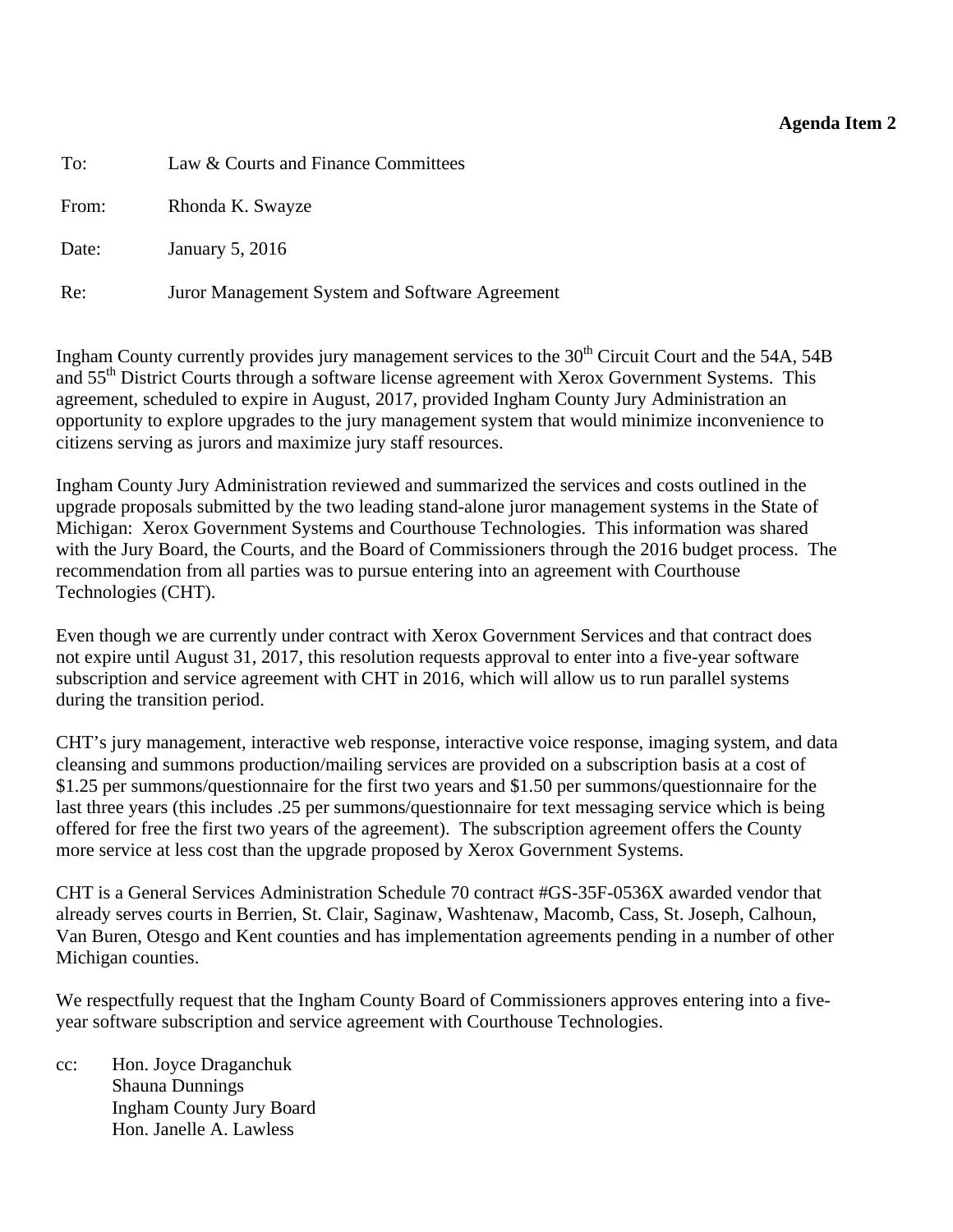Introduced by the Law & Courts and Finance Committees of the:

# INGHAM COUNTY BOARD OF COMMISSIONERS

### **RESOLUTION AUTHORIZING A FIVE-YEAR SOFTWARE SUBSCRIPTION AND SERVICE AGREEMENT WITH COURTHOUSE TECHNOLOGIES, LTD FOR A COUNTY-WIDE JUROR MANAGEMENT SYSTEM AND SOFTWARE SUPPORT**

WHEREAS, Ingham County Jury Administration provides jury management services, as authorized by MCL 600.1300 et seq., for the 30<sup>th</sup> Circuit Court (Lansing and Mason locations), 54A District Court (City of Lansing), 54B District Court (City of East Lansing), and 55<sup>th</sup> District Court (Mason); and

WHEREAS, Ingham County Jury Administration has been providing jury management services through a software license agreement with Xerox Government Systems, LLC, f/k/a ACS Government Systems, Inc., which is due to expire on August 31, 2017; and

WHEREAS, Ingham County Jury Administration, the Jury Board and the Courts recognized an opportunity to research juror management system upgrades that would minimize inconvenience to citizens serving as jurors and broaden citizen participation through the use of technological advancements; and

WHEREAS, Xerox Government Systems, LLC and Courthouse Technologies, LTD, identified as having the leading stand-alone juror management systems in the State of Michigan, submitted proposals for software products to Ingham County Jury Administration for review; and

WHEREAS, Ingham County Jury Administration reviewed and summarized the services and costs attributed to the proposals submitted by Xerox Government Systems, LLC and Courthouse Technologies, LTD and shared this information with the Jury Board, representatives of the Courts and the Board of Commissioners through the 2016 budget process; and

WHEREAS, Courthouse Technologies, LTD is a General Services Administration Schedule 70 contract #GS-35F-0536X awarded vendor who currently provides jury management services for courts in Macomb, Washtenaw, Berrien, Kent, St. Clair, Saginaw, Cass, St. Joseph, Calhoun, Van Buren and Otsego counties and is in negotiation with courts in Crawford, Tuscola, Ottawa, and Shiawassee counties; and

WHEREAS, Courthouse Technologies, LTD has provided Ingham Jury Administration with a proposed five year software subscription and service agreement, to begin in 2016 that includes a jury management system, interactive web response system, interactive voice response system, imaging system, and data cleansing and summons production/mailing service at a rate of \$1.25 per questionnaire/summons for the first two years of the contract and \$1.50 per questionnaire/summons for the last three years of the contract for an average of \$1.40 per questionnaire/summons; and

WHEREAS, the subscription rate offered by Courthouse Technologies, LTD, combined with ancillary costs of doing business, averages \$60,000 a year less over a five year period than the proposal, combined with ancillary costs of doing business, submitted by Xerox Government Systems, LLC; and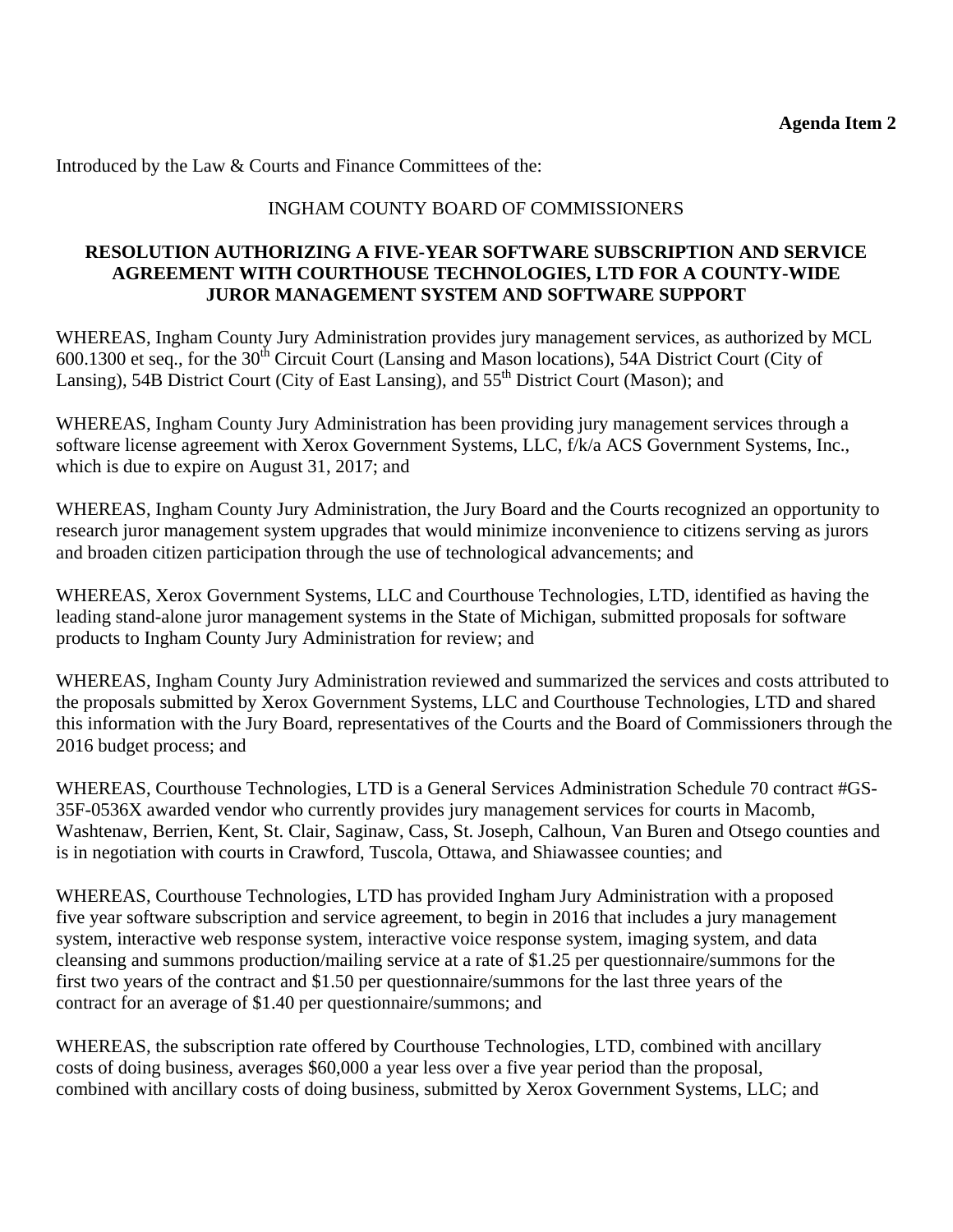WHEREAS, Ingham County Jury Administration, the Jury Board, through unanimous vote at the March 25, 2015 Jury Board meeting, and the Courts believe Courthouse Technologies, LTD is the more capable of the two companies of delivering a jury management system upgrade that minimizes inconvenience to citizens serving as jurors, broadens citizen participation, and maximizes the efficiency of jury staffing resources.

THEREFORE BE IT RESOLVED, that the Ingham County Board of Commissioners hereby approves entering into a five-year software subscription and service agreement with Courthouse Technologies, LDT in 2016 for a jury management system, interactive web response system, interactive voice response system, imaging system, and data cleansing and summons production/mailing service at a rate of \$1.25 per questionnaire/summons for the first two years of the contract and \$1.50 per questionnaire/summons for the last three years of the contract.

BE IT FURTHER RESOLVED, the Ingham County Board of Commissioners authorizes the Board Chairperson to sign any necessary documents that are consistent with this resolution and approved as to form by the County Attorney.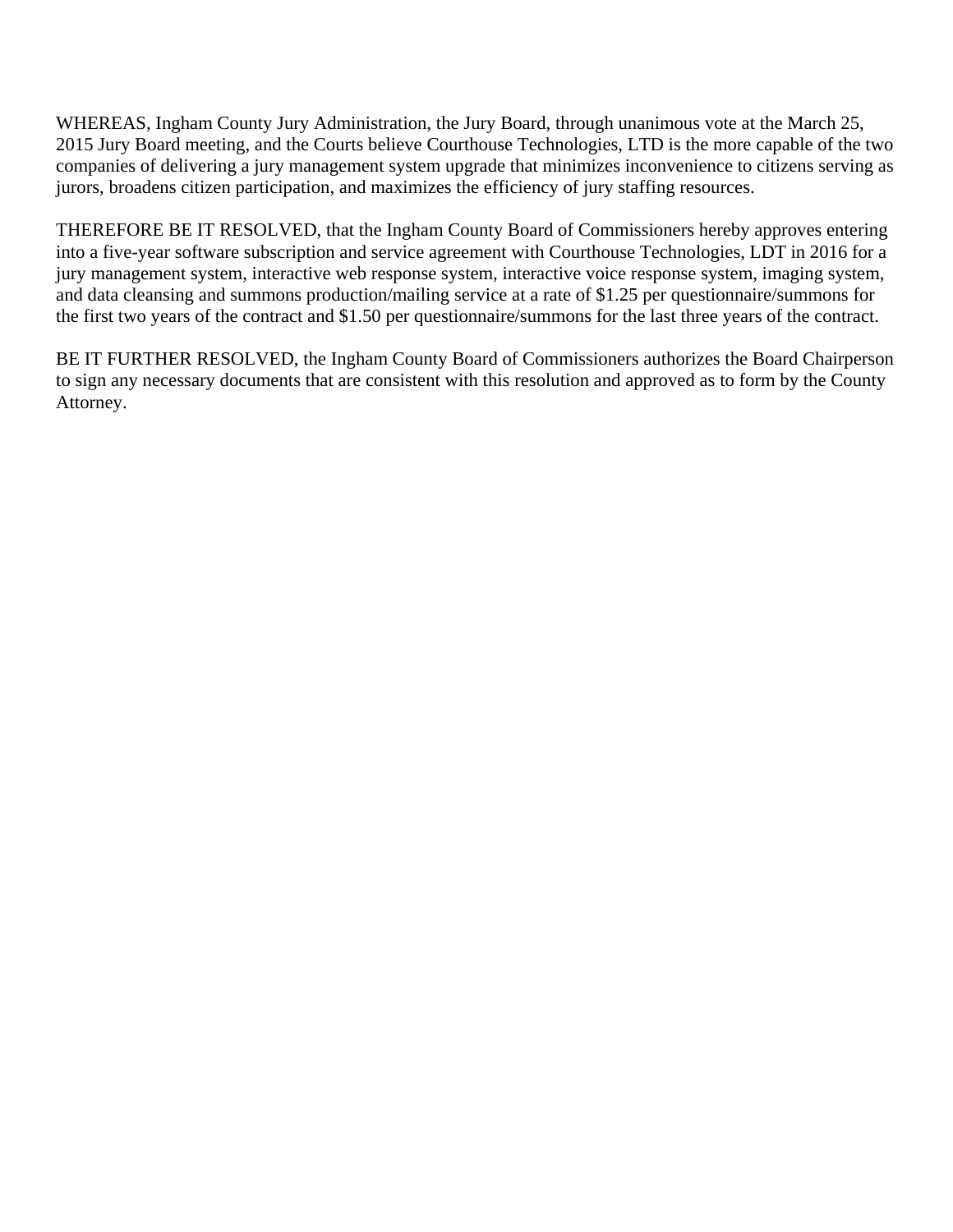#### <span id="page-10-0"></span>**TO: LAW & COURTS AND FINANCE COMMITTEES**

#### **FROM: HARRY MOXLEY, DEPUTY COURT ADMINISTRATOR/FOC**

**RE: DISPOSAL OF SURPLUS SECURITY MONITORING AND COMPUTER EQUIPMENT USED AT OASIS VISITATION AND EXCHANGE CENTER TO END VIOLENCE ENCOUNTERS (EVE, INC.)** 

#### **DATE: JANUARY 4, 2016**

### **CC: SHAUNA DUNNINGS, COURT ADMINISTRATOR; ROBERT HOTCHKISS, ASSISTANT FOC; ERIN ROBERTS, EXECUTIVE DIRECTOR, EVE, INC.**

In 2008 the Office on Violence against Women, U.S. Department of Justice awarded to Ingham County a \$350,745 "Safe Haven" grant, for purposes of providing supervised visitation and safe exchange services. These grant funds were used to purchase a security monitoring system for the Oasis Visitation and Exchange Center from Vidcom Solutions in 2012 for \$22,261.89 (as authorized by Resolution #12-201), and a computer and peripheral equipment at the end of 2012 for \$2,049.84.

On September 23, 2015, notification was sent by the Department of Justice indicating the Oasis Visitation and Exchange Center was not selected for additional/continued funding. Therefore, at their October 16, 2015 meeting the Oasis Center Board of Directors voted to close the center as of December 31, 2015. The last day of business operations for the center was December 18.

On November 2 Suheyla Lasky, the Grants Financial Analyst for OVW/DOJ, advised that per their financial guide any surplus/leftover equipment should be used in activities currently or previously supported by a Federal agency, and that first preference for other use should be given to programs or projects supported by DOJ/OVW. At the final November 18 board meeting of the Oasis Center Board of Directors Erin Roberts, the Executive Director for End Violent Encounters (EVE, Inc.), indicated an interest in procuring the security monitoring and computer equipment at the Oasis Center.

As it would appear that EVE most closely meets the criteria set forth by DOJ/OVW for the disposal of this equipment, I recommend passage of the attached resolution and drafting an agreement with EVE, Inc. authorizing their usage/disposal of the equipment in return for their continued provision of services for the benefit of victims of domestic violence in Ingham County and the greater Lansing area.

Thank you for your consideration. A representative of Friend of the Court will be in attendance at the Law & Courts and Finance Committee meetings to answer any questions.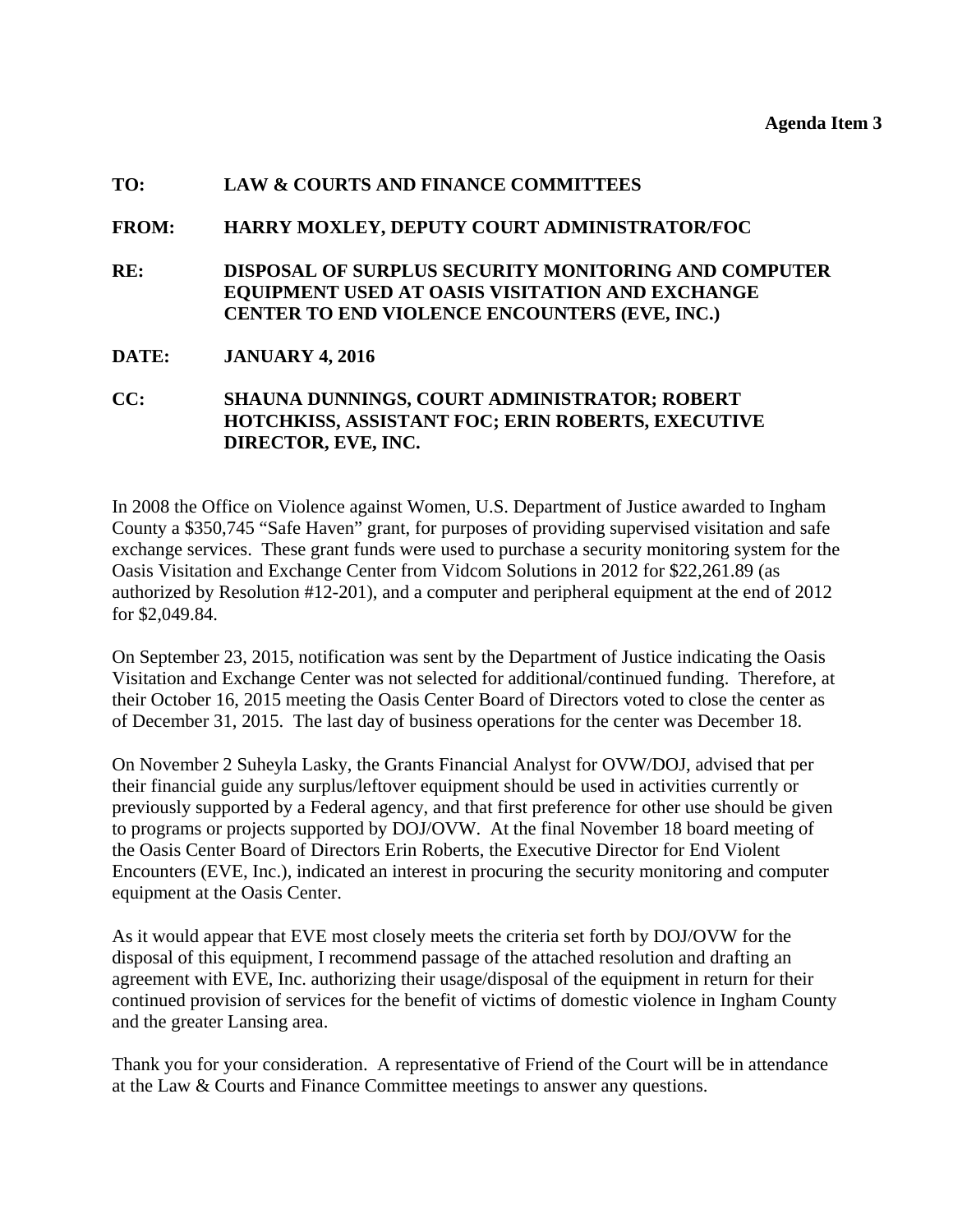Introduced by the Law & Courts and Finance Committees of the:

## INGHAM COUNTY BOARD OF COMMISSIONERS

### **RESOLUTION AUTHORIZING THE DISPOSAL OF OASIS CENTER COMPUTER AND SECURITY MONITORING EQUIPMENT TO END VIOLENT ENCOUNTERS (EVE)**

WHEREAS, in 2008 the Office on Violence Against Women, U.S. Department of Justice awarded to Ingham County a \$350,745 "Safe Haven" grant, for purposes of providing supervised visitation and safe visitation exchange services; and

WHEREAS, these grant funds were used to purchase a security monitoring system from Vidcom Solutions for the Oasis Center Visitation and Exchange Center for \$22,261.89 as authorized by Resolution #12-201; and

WHEREAS, these grant funds were also used to purchase a computer and related peripheral equipment for \$2,049.84 in 2012; and

WHEREAS, the Oasis Visitation and Exchange Center was closed due to lack of additional available grant funds on December 31, 2015; and

WHEREAS, the Office of Violence on Women, U.S. Department of Justice financial guide states that when no longer needed for the original program or project, equipment may be used in other activities currently or previously supported by a Federal agency; and

WHEREAS, the Office of Violence on Women, U.S. Department of Justice financial guide further states that first preference for other use shall be given to other programs or projects supported by OVW; and

WHEREAS, as an Oasis Visitation and Exchange Center subcontractor and collaborator, End Violent Encounters (EVE, Inc.) meets the criteria set forth by OVW for the disposal of surplus grant-funded equipment; and

WHEREAS, EVE, Inc. has indicated they have use for the surplus grant-funded equipment from Oasis Visitation and Exchange Center.

THEREFORE BE IT RESOLVED, that the Board of Commissioners authorizes an agreement with EVE, Inc., for the use and disposal of surplus computer and security monitoring equipment formerly used at the Oasis Visitation and Exchange Center, in exchange for their continued provision of services for the benefit of victims of domestic violence in Ingham County and the greater Lansing area.

BE IT FURTHER RESOLVED, that the Board Chairperson is authorized to sign such agreement upon the recommendation of the County Controller and approval as to form by the County Attorney.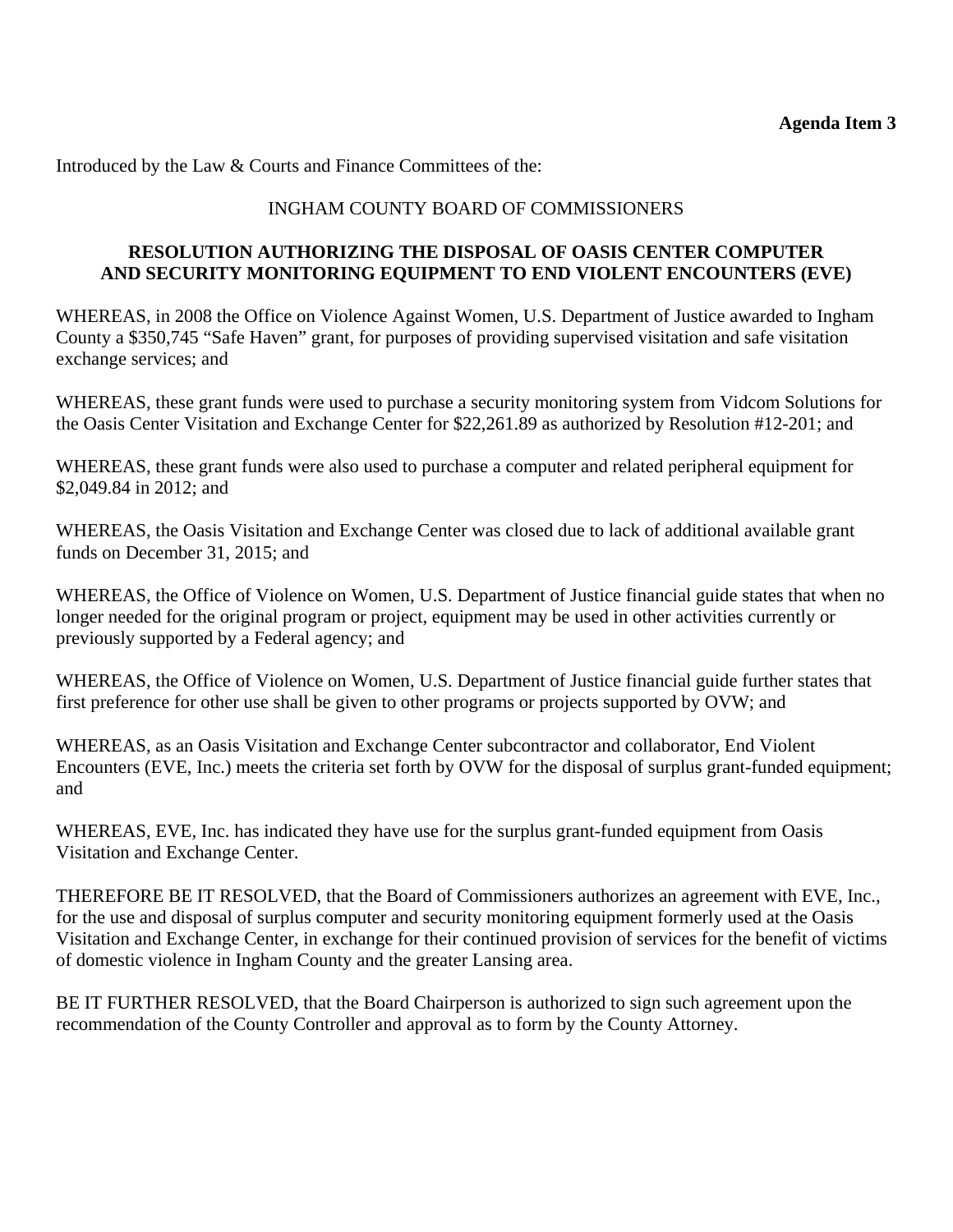<span id="page-12-0"></span>

| TO:   | Law & Courts and Finance Committees               |
|-------|---------------------------------------------------|
| FROM: | Mary Sabaj, Community Corrections Manager         |
| DATE: | January 5, 2016                                   |
| RE:   | <b>CCAB Staff Consultant Services for FY 2016</b> |

This Resolution approves entering a contract with the current vendor, Westaff, to provide contract services for the CCAB Staff Consultant position for FY2015. This position is a 30 hour per week position with 3 weeks of unpaid vacation and no paid holidays. The hourly rate reflects a 1.5% increase for Staff Consultant Services with 63% of the .48/hour increase going to Westaff for payroll services.

The calculation for the contract is as follows:

Total hours less unpaid vacation time and holidays  $= 1,416$ 2015 hourly pay rate of  $$32.07 + 1.5\% = $32.55/h$ our (.48/hour increase)

2015 Westaff Rate of \$6.82 hour +.30 = **\$7.12** 2015 Consultant Rate of \$25.25/hour +.18 = **\$25.43 2016: Westaff Rate of \$7.12 + Consultant Rate of \$25.43 = \$32.55/hour** 

**2016: \$32.55 x 1,416 = \$46,091 2016: Westaff Total: \$10,081 + Consultant Total: \$36,009 = \$46,091** 

CCAB Staff Consultant services are supplemented by State of Michigan – Office of Community Alternatives and City of Lansing grant funds that total \$9,809 resulting in an actual cost to the County of \$36,282.

The total cost of the Staff Consultant contract will not exceed \$46,091. Funds were approved in the 2016 Community Corrections budget.

The CCAB Staff Consultant position directly provides Gatekeeper Services for all PA511 funded residential services assisting with all residential placements for Circuit Court and District Court sentenced offenders incarcerated in the Ingham County Jail. Gatekeeper Services save jail bed days by ensuring that inmates are transferred out of the jail and into community programs as soon as they are eligible to be moved and by preventing the return to jail of inmates who are later determined not eligible for program services or have other issues not handled prior to transfer. This is accomplished by providing a centralized point for reviewing program eligibility criteria and approving inmate transfer upfront and through a system of monitoring, tracking and communication between the gatekeeper, jail, probation and program staff.

The CCAB Staff Consultant also manages the State COMPAS database for PA511 programs and collects, maintains and distributes a variety of criminal justice system data. This data makes it possible to more effectively manage local corrections resources. CCAB Staff Consultant services provide the CCAB Manager with assistance to carry out daily operations of the Community Corrections Office. Staff Consultant services also makes possible the undertaking of projects designed to enhance and monitor all CCAB funded services and treatment programs.